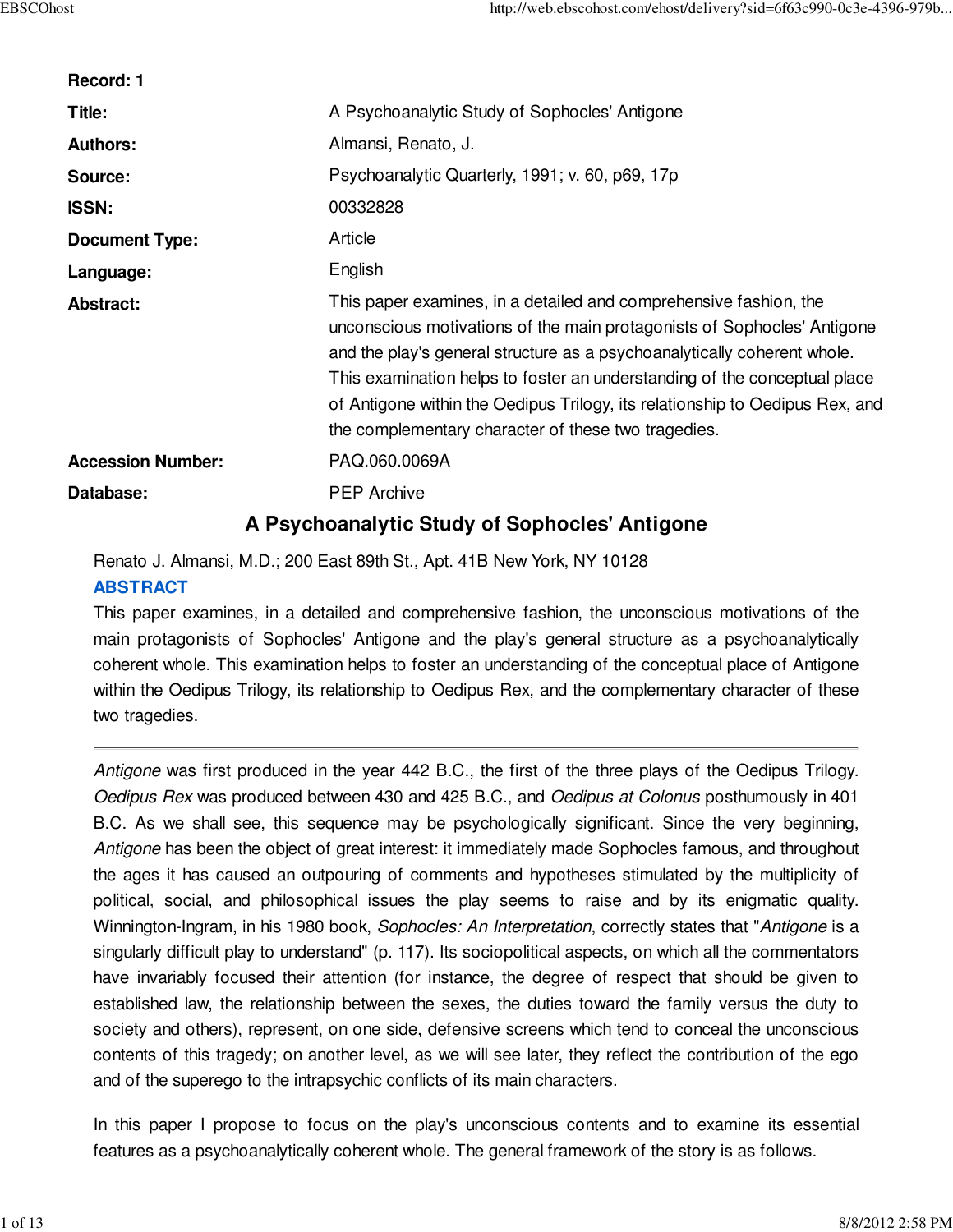Antigone, the faithful and loving daughter of Oedipus, who followed and supported him throughout his exile until his death (which is described in *Oedipus at Colonus*), lives with her younger sister, Ismene, in the royal palace of Thebes. She is engaged to marry Haemon, son of Creon, who is Oedipus' maternal uncle and brother-in-law. After Oedipus had left Thebes, Creon had become Regent to the throne until Oedipus' sons, Eteocles and Polyneices, agreed to rule in alternate years. Eteocles was the first to rule, but when the time came for Polyneices to take over, Eteocles refused to step down. Polyneices raised support for his cause, and he and Eteocles perished by each other's hands under the walls of Thebes. Creon decreed that, while Eteocles' body was to be ritually buried, the body of Polyneices, whom he branded as a traitor to the town, should be left to the carrion eaters; anyone who tried to bury him would be stoned to death.

Antigone disobeyed this edict, was caught by the guards who were sent to watch over Polyneices' body, and was sentenced by Creon to be placed in a cave with just a little food to eat. Actually, in his fury Creon had decreed that Ismene be punished in like manner because she had "shared in the planning" of the burial (a statement for which he had no shred of evidence); however, at the last moment he relented in the case of Ismene, but remained immovable regarding Antigone, despite Haemon's passionate pleas. After the seer Teiresias, seconded by the Chorus, accused Creon of bringing a curse on the land and prophesied even greater ills to come, Creon anxiously decided to have Polyneices' body properly buried. He rushed to the cave to free Antigone but found that she had hanged herself. Haemon, furious, tried to kill Creon but was prevented from doing so and instead killed himself. This death in turn caused Eurydice, Creon's wife, to commit suicide. Creon remained alone, his life totally destroyed.

The high points of the play are its tragic denouement and especially the dramatic confrontation between Antigone and Creon, in which Antigone asserts that Creon's order is contrary to "the gods' unwritten and unfailing laws,"<sup>1</sup> while Creon stubbornly clings to the opinion that all decrees should be strictly obeyed. This can be viewed as a mere rationalization because the decree had been made ad hoc by him; it was he who had proclaimed Polyneices to be a traitor, in spite of the fact that Polyneices was clearly the wronged party in the conflict with Eteocles. But Antigone is also rationalizing, and through her rationalizations, her unconscious motivations are clearly revealed. At the very beginning of the play, after telling Ismene of Creon's edict, she says:

Such orders they say the worthy Creon gives

to you and me—yes, yes, I say to me—

She later adds,

It's not for him to keep me from my own.

She immediately decides to bury her brother, irrespective of the consequences. The thought of his body lacerated by the carrion eaters—"a rich sweet sight for the hungry birds' beholding"—is obviously what disturbs her most. She tries to get Ismene's help, but Ismene refuses and instead tries to dissuade Antigone by pointing out the terrible risk and the uselessness of the endeavor. Antigone decides to go ahead on her own.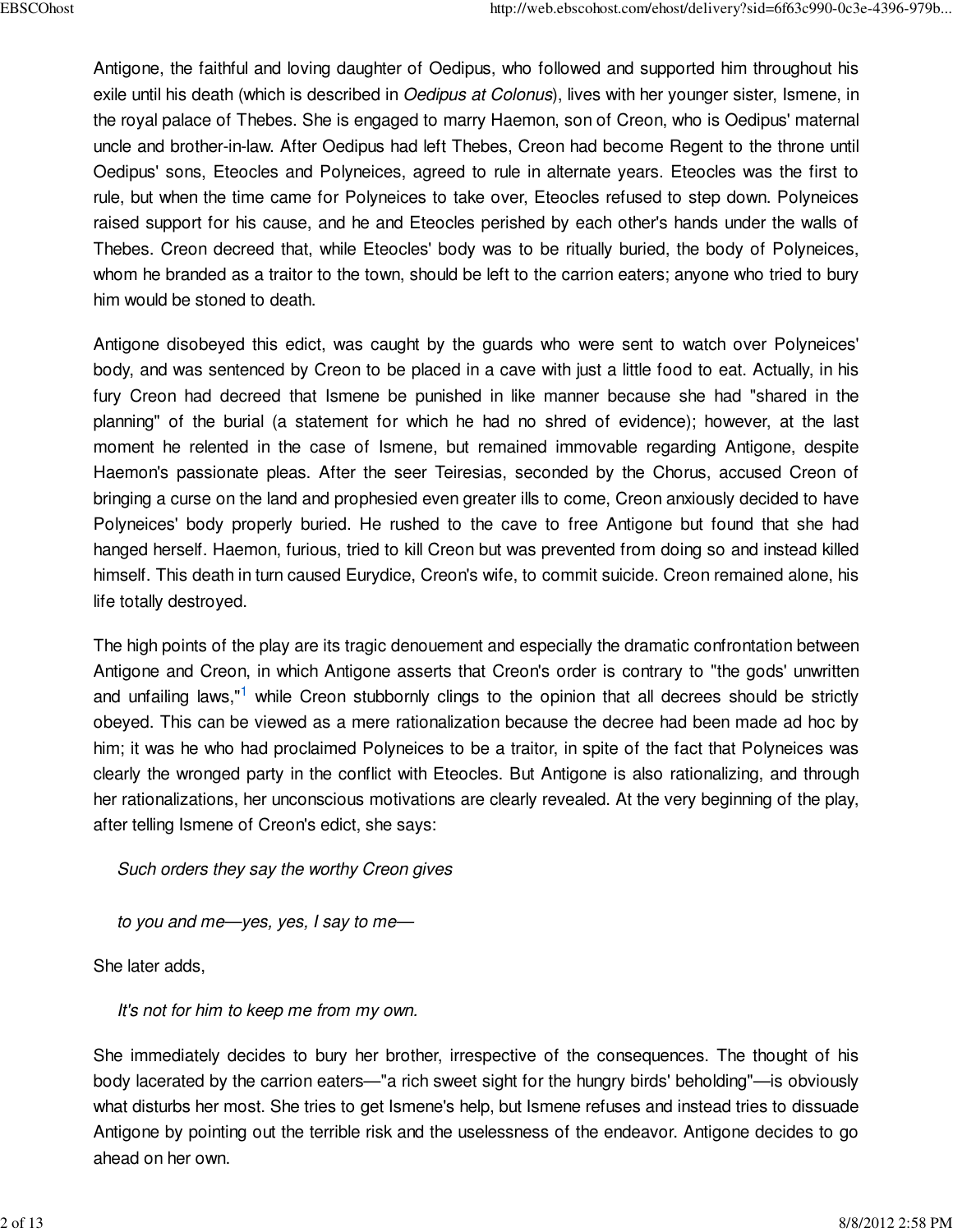Friend shall I lie with him, yes friend with friend,

when I have dared the crime of piety.

And then:

Now I go, to pile

the burial-mound for him, my dearest brother.

In another passage she calls Polyneices "brother of my heart." This fantasy of lying down in death with her beloved brother is acted out in her suicide at the end of the tragedy and becomes a reality at the very end of the play after Haemon has stabbed himself.

While he was conscious he embraced the maiden,

holding her gently. Last, he gasped out blood,

red blood on her white cheek.

Corpse on a corpse he lies. He found his marriage.

Its celebration in the halls of Hades.

In the one passage the ritual burial of Polyneices, an act of love in itself, is equated with a sexual situation and with death. In the other passage a marital union with Haemon takes place, albeit in death. Nowhere does Antigone express any sorrow about the death of Eteocles, and when Creon points out to her that Eteocles was also her brother, she merely acknowledges it without further comment. When the guard of the body of Polyneices comes to announce that he has found the body covered with earth, Creon sends him back with the order to catch the culprit. Shortly afterward, he comes back bringing Antigone, and explains that upon his return, he had swept the earth from the body, had concealed himself, and had seen Antigone come back and perform the burial rite again. Antigone admits the deed and is called by Creon "insolent" and "wicked." He says that she should be "ashamed" and that she has been "boasting" of having defied his order. Responding to Haemon's pleas for clemency, Creon at first becomes very moralistic:

There is no greater wrong than disobedience,

This ruins cities, this tears down our homes,

and then:

If men live decently it is because

discipline saves their very lives for them.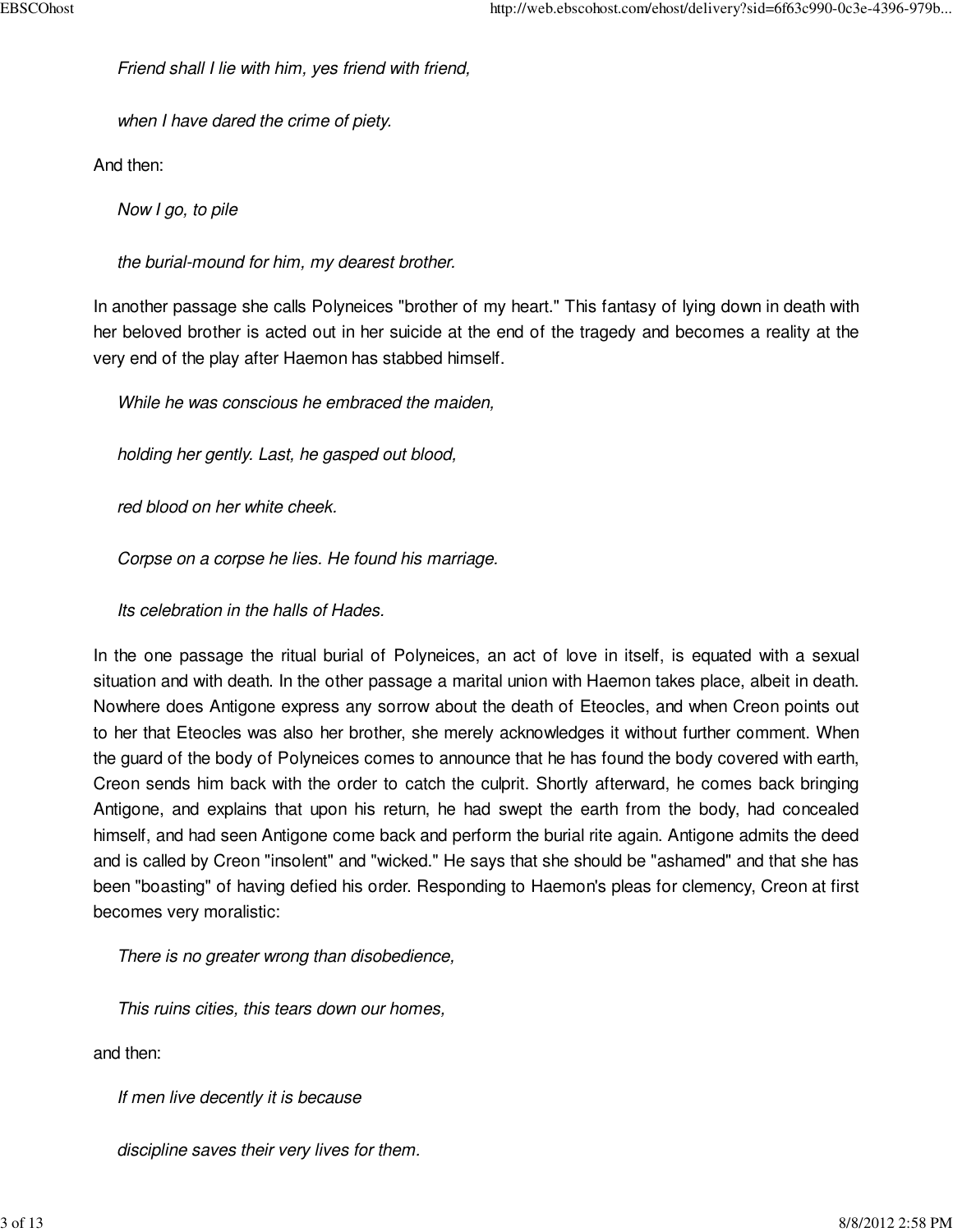As the carrying out of the sentence approaches, Antigone becomes more and more revelatory:

You speak of my darkest thought, my pitiful father's

fame

spread through all the world, and the doom that

haunts our house,

the royal house of Thebes.

My mother's marriage-bed.

Destruction where she lay with her husband-son,

my father. These are my parents and I their child.

In other words, Antigone cannot escape the destiny of her incestuous parents, and she is like them. In her final speech:

Had I children or their father dead,

I'd let them moulder. I should not have chosen

in such a case to cross the state's decree.

What is the law that lies behind these words?

One husband gone, I might have found another,

or a child from a new man in first child's place,

but with my parents hid away in death,

no brother, ever, could spring up for me.

That is, not even a husband or children could possible ever substitute for her brother. These verses have impressed some commentators as being so very strange that they thought that the lines might have been added subsequently by somebody other than Sophocles.

Greenstadt (1990) has very aptly suggested that this passage, which emphasizes the loss of something that cannot ever be restored or replaced, also expresses Antigone's castration feelings. That coincides very well with her strong-willed, independent, somewhat masculine character and with the way in which,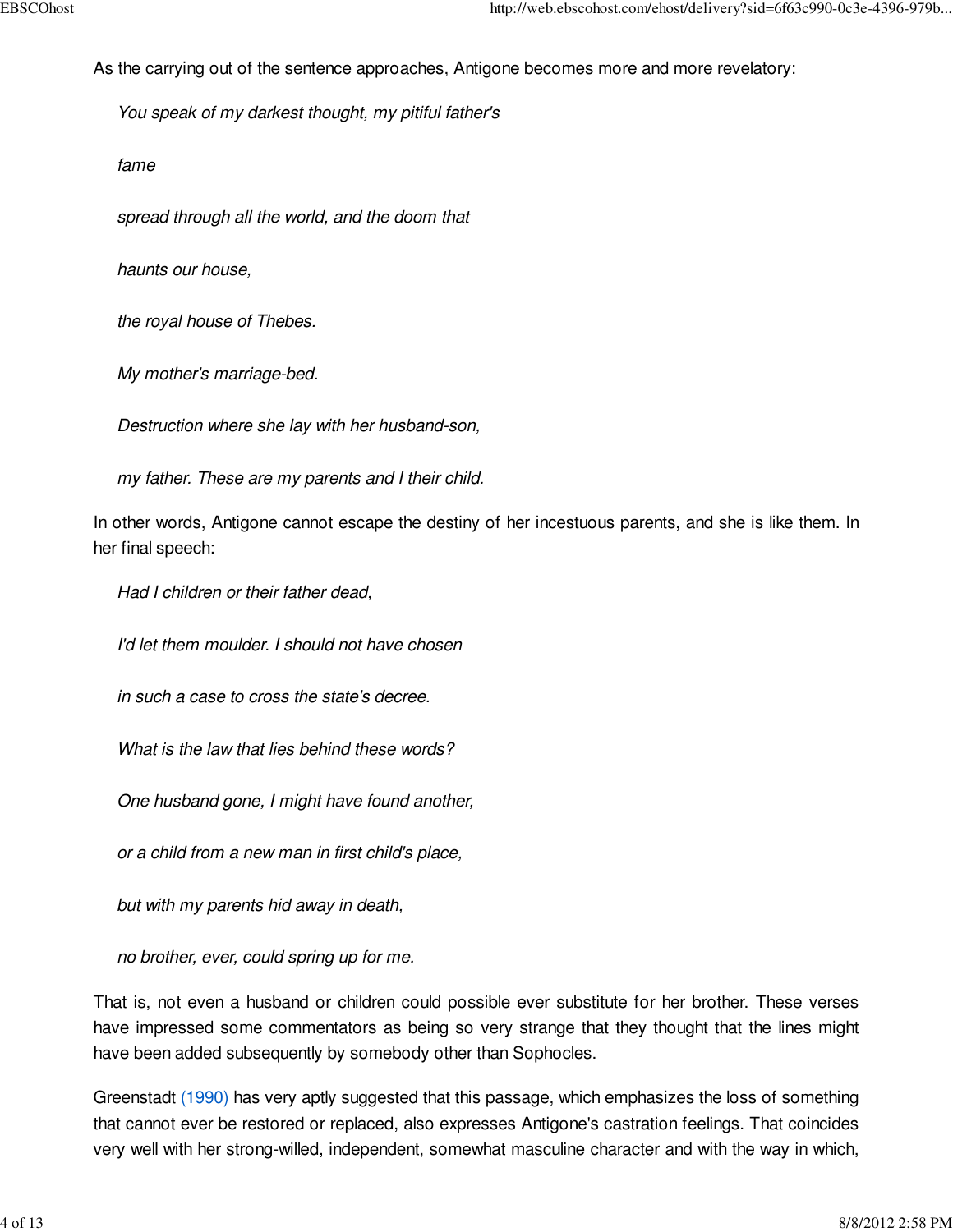in her final speech, she laments her loss:

No marriage-bed, no marriage-song for me,

and since no wedding, so no child to rear.

The material presented above cannot leave any doubt about the nature and depth of Antigone's feelings for Polyneices. Her emotional commitment to him has the character of totality and finality. Of course, I am in no way suggesting that Sophocles intended to portray an actual incestuous brothersister relationship. It would be entirely out of character for the personality of Antigone as he described it. Indeed, in the play she emerges as an idealistic, highly moral, religious young woman who is sexually inhibited, extremely concerned about her duties, with an excessively strong superego and excellent object relations. Her attachment to Polyneices is unambivalent, entirely ego-syntonic, and openly acknowledged without any trace of the bitterness which she manifests toward the incestuous union of her parents.

All these considerations indicate that Sophocles certainly did not intend to allude to actual incest. What is indicated, rather, as Kanzer (1950) stated, is a displacement of loyalty and deep affection from her father to her brother. Actually, this process went even further: Antigone was engaged to marry Haemon, her cousin. We have here the usual process whereby, in the course of development, the oedipal strivings become progressively displaced onto libidinal objects more and more remote from the original one. 2

Obviously, in spite of all the handicaps created by her superego, Antigone keeps on striving desperately for adult sexuality. Her attachment to Polyneices assumes a particularly intense character: since she cannot accept the reality of his death and the necessity of separating from him, she develops the fantasy of remaining close to him forever, even in death.

Friend shall I lie with him, yes friend with friend,

when I have dared the crime of piety.

This is clearly a compromise fantasy; her mystic union with her brother can take place only in death.

As Jones (1911) pointed out, the most obvious motive for the wish to die together is "a belief in a world beyond, a region where all hopes that are denied in this life will come true" (p. 9). He quotes Sadger's (1910, pp. 60-61) conclusions that "the wish to die together is the wish to sleep and lie together." Antigone, being religious, chose this road toward finally having Polyneices totally and forever as her companion.

This is the core fantasy which is the key to understanding Antigone's actions. It leads to the realization that burying her brother's corpse and being arrested were the means by which, in her unconscious, she intended to fulfill this fantasy and bring about the hoped-for reunion. In fact, all of her actions—the decision to defy the edict, her failure to save her life by telling a lie, her open defiance of Creon—were caused by this need.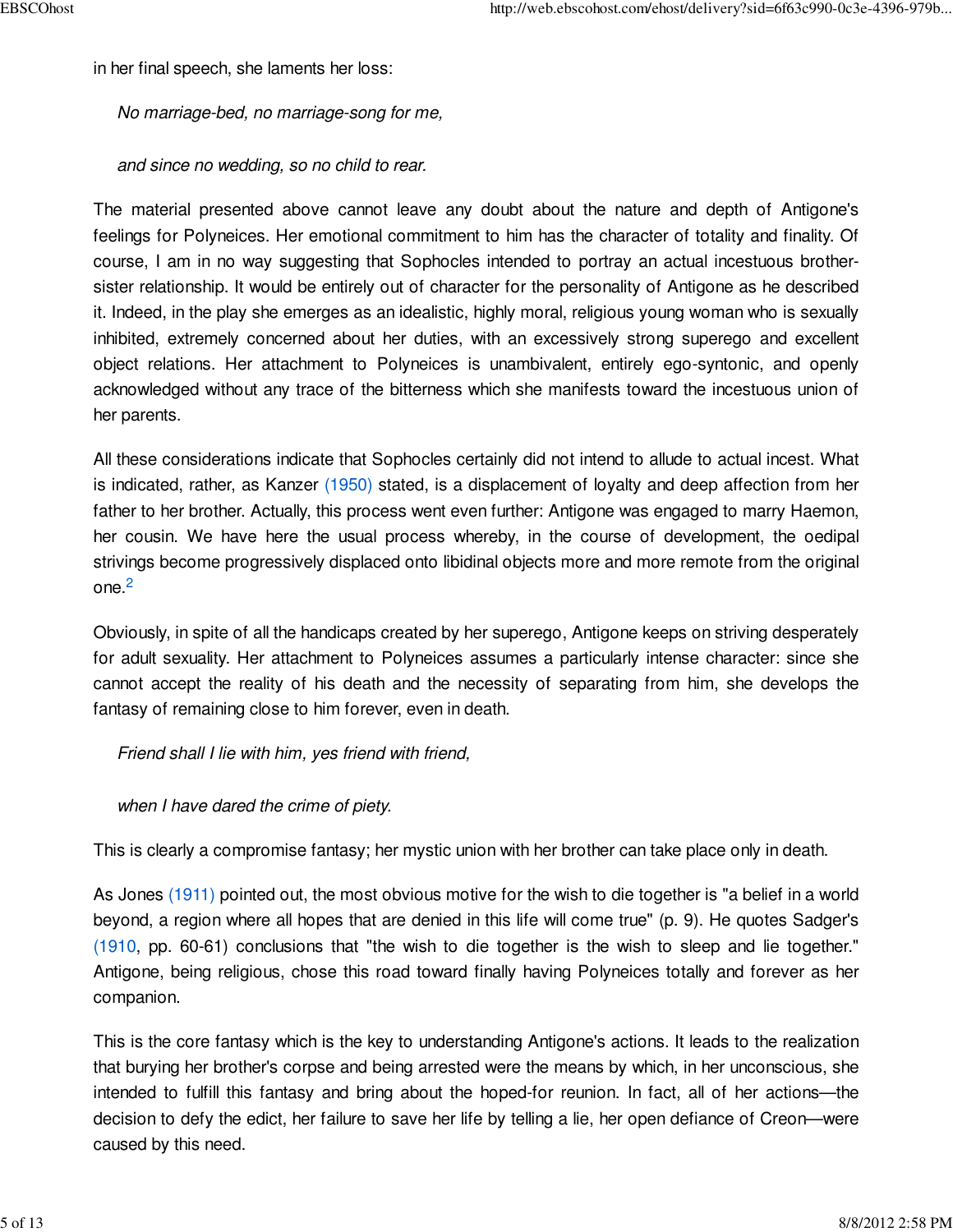In this way Antigone was not only satisfying her wish to be her brother's bride in Hades, but was also able to satisfy her need to punish herself for her incestuous yearnings; twice, once with her father and once with her brother, she had mentally contravened the incest taboo. As she herself stated, "These are my parents and I their child." She, too, was a member of the royal house of Thebes and, like Oedipus, with whom she identified, she had to punish herself.

The fantasy of marriage with Polyneices in Hades also represents Antigone's way of coping with her loss. With its help, she defends against the pain of mourning and, to some extent, against depression. Only toward the end does she allow herself a shred of self-pity:

Unwept, no wedding-song, unfriended, now I go

the road laid down for me.

No longer shall I see this holy light of the sun.

No friend to bewail my fate.

Even so, she can console herself with the hope of making up in her tomb for her losses:

 Still when I get there I may hope to find I come as a dear friend to my dear father, to you, my mother, and my brother too.<sup>3</sup>

The role of the other main protagonist of this drama is far less obvious. Creon has been described as an obtuse, despotic, pasteboard tyrant, an intellectually and emotionally limited man, a man of coarse fiber, commonplace mind, and narrow sympathies, a politician seduced by vulgar power. However, we would be more interested in the fact that he is also extremely insecure behind a veneer of macho attitudes toward proving his power, decisiveness, and all-around maleness. He is very possessive of both men and women, devious in the attainment of his goals, and, at best, a paranoid character. He suspects that there are plots against him, is suspicious of the integrity and motives of others, and feels that he may be robbed of what he believes is his proper due. He suspects unfaithfulness on the part of Ismene, the guard, Teiresias, and, of course, Antigone and Haemon. He is querulous and has an enormous degree of hostility which he constantly rationalizes. His character structure is highly narcissistic. He is grandiose about himself and totally intolerant of contradiction. To mention some particularly demonstrative instances of his functioning: When the guard comes to announce that he has found the body ritually buried, Creon accuses him of having done it for money, presumably in the service of

some men in town

who took the edict hard, and growled against me,

who hid the fact that they were rearing back,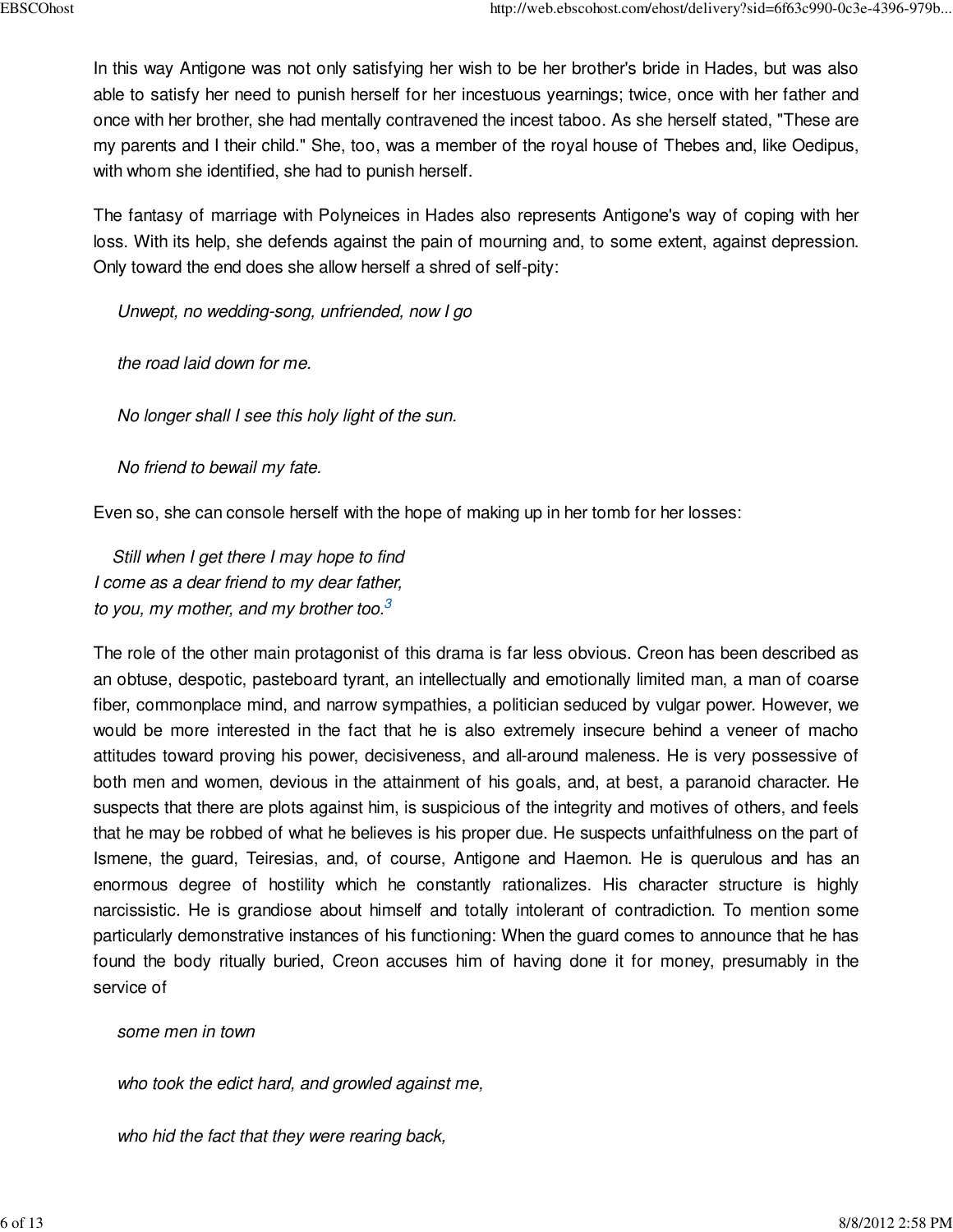not rightly in the yoke, no way my friends.

He then goes into a long, overblown, moralistic tirade. When Teiresias, whom he has known and respected for a long time and who in the past has been very helpful to him, rebukes him sternly, he accuses him, too, of being corrupt and of having been bribed with "Lydian silver-gold, pure gold of India." After the guard and Antigone herself say that she has acted alone, he sends for Ismene and says,

You, lurking like a viper in the house,

who sucked me dry. I looked the other way

while twin destruction planned against the throne.

He is sure that Ismene has sided with Antigone and that this conspiracy is directed specifically against himself. His male pride is hurt by what he conceives to be an act of defiance, which brings out a number of statements that show his contempt for women. The most significant of his paranoid manifestations is his feeling of jealousy regarding both Haemon and Antigone. He explains to Haemon that he, as a son, should stick to his father and not let Antigone interfere with their relationship:

 Son, do not let your lust mislead your mind, all for a woman's sake, for well you know how cold the thing he takes into his arms who has a wicked woman for his wife, What deeper wounding than a friend no friend? Oh spit her forth forever, as your foe. Let the girl marry somebody in Hades. Oh, there are other furrows for his plough.

When Ismene reminds him that Antigone is engaged to Haemon, he replies:

His wish to separate Haemon from Antigone is made entirely clear when Ismene asks him,

You will take away his bride from your own son?

His answer:

Yes. Death will help me break this marriage off.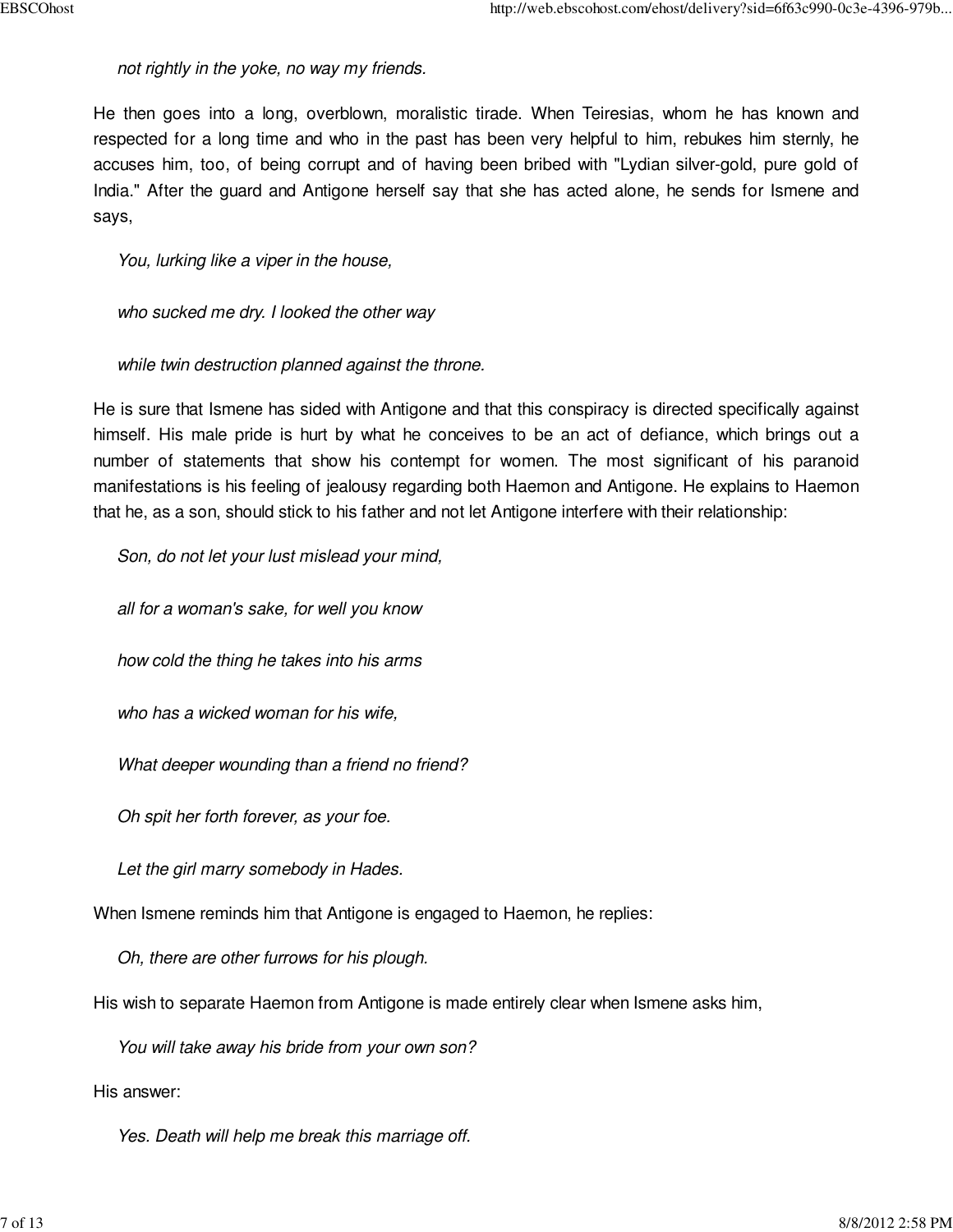Breaking off his son's marriage, in other words, is his primary intent. And to Haemon, "You shall not marry her while she's alive." At this point Creon appears to be intent upon pursuing a double goal: on one side he is trying to detach Haemon from Antigone in order not to lose Haemon's love, and when he realizes that he has alienated him totally, he becomes furious to the point of threatening to have Antigone killed immediately, right in Haemon's presence:

# Bring out the hateful creature; she shall die

# full in his sight, close at her bridegroom's side.

On the other hand, at an unconscious level, he is trying to keep Antigone from Haemon out of jealousy because he wants to keep her for himself. At this level, Haemon is his rival and becomes equated with Polyneices, the other man whom Antigone loves. In both cases, when he has to face the closeness of the emotional ties between Antigone and another man, he is seized by an overwhelming blind fury. This well explains the depth of Creon's unreasonable hatred toward Polyneices.

Creon's tendency to separate female relatives from their loved ones—Oedipus from Creon's sister Jocasta first, and from Antigone later—has been aptly noted by Kanzer (1948). In Oedipus at Colonus, Antigone and the aged Oedipus reach Athens where they obtain the protection of Theseus, Athens' benevolent king. They are soon joined by Ismene, coming from Thebes, who announces Creon's intention to come to see Oedipus in order to invite him to settle near the land of Thebes: the oracles have stated that Oedipus' grave would have great beneficial powers and that he would be much solicited by the people for their welfare. However, to avoid the curse attached to a parricide's grave, he must not cross the border. When Creon arrives, his suggestion is indignantly rejected, and a violent quarrel ensues, in which Creon manhandles Oedipus and has his guards abduct Antigone by force.

Your two daughters: one of them I have just now

Had seized and carried off, and I'll take this one!

When the Chorus asks, "What are you doing, stranger?," he answers:

I will not touch this man; only her who is mine.

And then,

I take what belongs to me!

Eventually, Antigone and Ismene are brought back by Theseus' soldiers and Creon is chased away. Creon's claim to the ownership of Antigone and Ismene, which is compounded of both powerful libidinal and narcissistic motives, is certainly reminiscent of Totem and Taboo's despotic and brutal primal father who monopolizes all the women and destroys any possible rivals (Freud, 1913). Kanzer (1950), in fact, described Creon as the "banisher and destroyer of infants" (p. 566).

Yet, even Creon's character is not entirely monolithic, and despite his determination to have Antigone fully punished, there are also some subtle hints of unconscious attachment to her and of superego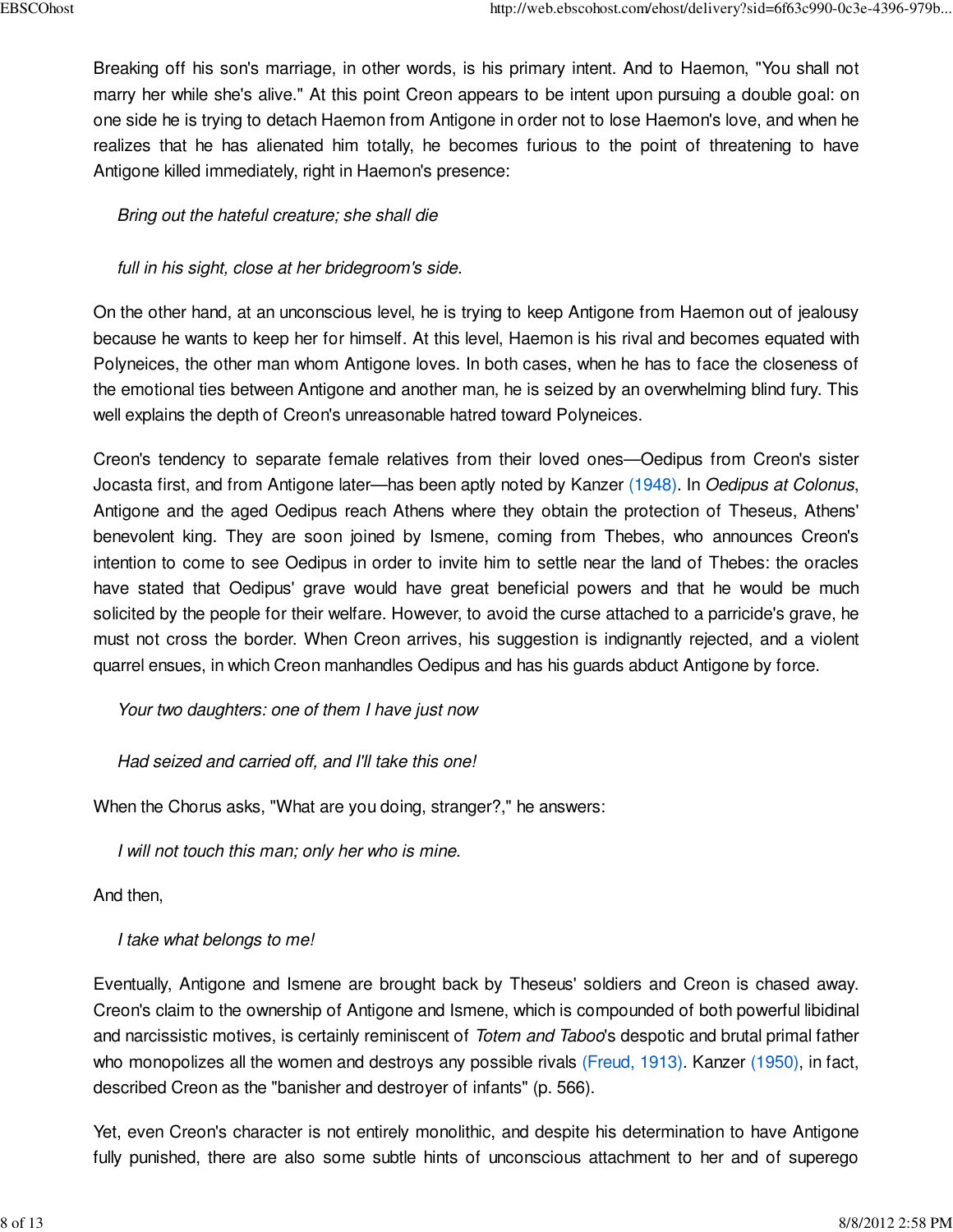distress: while he rages and is obdurate about having his sentence carried out, he appears ambivalent about really doing it. The original decree prescribed stoning to death. When he becomes aware that the culprit is Antigone, he first of all gives her a chance to deny that she was aware of the edict, even though there could have been no doubt that she had known about it. When she says that she was perfectly aware of his order, the sentence is softened somewhat.

There shall I hide her in a hollowed cave

living, and leave her just so much to eat

as clears the city from the guilt of death.

There, if she prays to Death, the only god

of her respect, she may manage not to die.

In this somewhat equivocal passage, besides his feelings of guilt, Creon seems to indicate that Antigone may also be fed subsequently. This impression is confirmed by a later passage:

Take her away at once, and open up

the tomb I spoke of. Leave her there alone.

There let her choose: death, or a buried life.

No stain of guilt upon us in this case,

but she is exiled from our life on earth.

Immediately after Antigone ends her very moving farewell speech, in which she laments having to die unmarried, without children, without a friend, struck down by fate, Creon threatens to punish her guards for moving too slowly in taking her away. It is as if he wanted to get her out of his sight as quickly as possible to defend himself against some strong emotions. Also, after Teiresias' speech, he changes his mind very quickly and springs into action to save Antigone. Her death and that of Haemon and Eurydice plunge him into an abyss of pain and guilt.<sup>4</sup>

From the examination of this material, it seems justified to conclude that in Creon, Sophocles has portrayed an example of the kind of competitive jealousy Freud (1922) described in "Some Neurotic Mechanisms in Jealousy, Paranoia and Homosexuality." This is the jealousy that is compounded of the fear of losing the love object, the narcissistic wound incurred, and the feeling of enmity against the rival. In Creon's case, this so-called normal competitive jealousy is bisexually experienced and therefore, having multiple roots, is enormously magnified by his overwhelming narcissism, the intensity of his aggression, and his paranoid disposition. When he is threatened with loss of love, his self-esteem is deeply shaken, so that he mobilizes his aggression and tries desperately to re-establish it in any way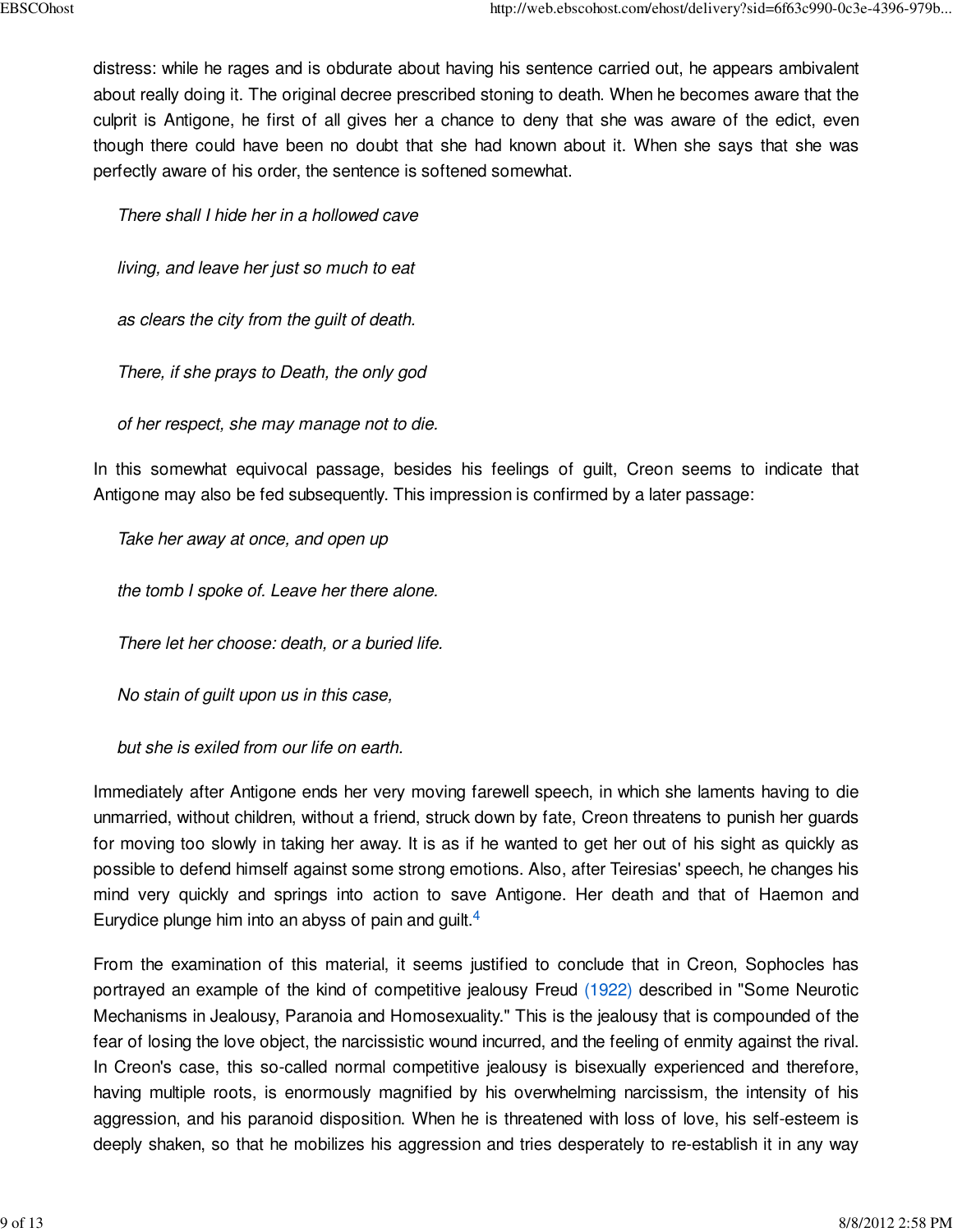possible. Thus, normal competitive jealousy can take a much more serious pathological course.

In Antigone Sophocles has presented us with a very delicately nuanced plot which shows all the essential earmarks of a tripartite, unconscious incestuous domestic situation involving at least a brother, a sister, and a paranoid, jealous father who feels personally betrayed and thirsts for revenge. In Creon's eyes, the crime of which Antigone ought to be "ashamed," the burial of her beloved brother's corpse, her terrible and unpardonable deed, clearly is equated with a forbidden sexual act: it involves spying, as well as "disobedience" to paternal orders and the lack of discipline that permits men to "live decently" and "saves their very lives." An accessory character is a younger sister who is innocent of the deed but who nevertheless falls under suspicion that she might have followed in her sister's footsteps. We may also tentatively wonder whether the deadly struggle in which both brothers lost their lives at each other's hands may not be an allusion to the existence of another triangle and a long-standing hatred and rivalry between the two brothers for Antigone's favor. Thus we may conclude that Oedipus Rex is indeed the indispensable complement to Antigone and that in these two tragedies, Sophocles has successively explored in depth the most common aspects of the libidinal and aggressive stresses operating within a family.

It seems timely, at this point, to examine some significant ego and superego aspects of this material.

Antigone's burying of Polyneices' body does not merely represent an incestuous fantasy which has been defended against and displaced; it is also the result of a sublimatory process, an act of piety which had, for her, a deep religious significance, leading to a punishment which would expunge forever her guilt. Creon's stubborn clinging to his rigid view that laws must be observed at all times and under all circumstances is a defense against his own libidinal and aggressive urges. They represent his disapproval of these urges, which found its outward expression, as indicated previously, when the magnitude of the tragedy he had created became manifest to him. In both cases, powerful ego and superego forces are obviously at work. They lead Antigone to try to find a solution to her conflicts in a heroic act of religious observance and self-immolation and Creon to affirm desperately the ideal of a society totally controlled by the power of its laws.

Religion for one and law for the other thus represented the way of counteracting their objectionable instinctual impulses. Sophocles' genius, in this play, intuitively discovered the connection between the origins of religion and law and the need for repression of libidinal and aggressive urges, which Freud brought to our attention in Totem and Taboo.

The interplay between drives and defenses and between derivatives of different levels of psychic structure is at the root of the interest and the mystery which has surrounded this play for two and a half millennia. In Oedipus at Colonus (the city where Sophocles was born, a fact that Kanzer [1948] has pointed out) the old and tired Oedipus finally found his peace. This was Sophocles' last tragedy, written at the age of eighty-nine when he, too, must have been looking forward to his final rest. Letters (1953) wrote that "Sophocles was not only one of Athens' 'lofty great tragedians.' He was an active citizen, man about town, lover of food, wine and company, musician, conversationalist, wit, homosexual [we may say bisexual; he had had two wives], actor, literary dictator, juror, admiral, priest, and copious writer of Rabelaisian farces ..." (p. 2). But, of course, we know nothing of the origin of the deep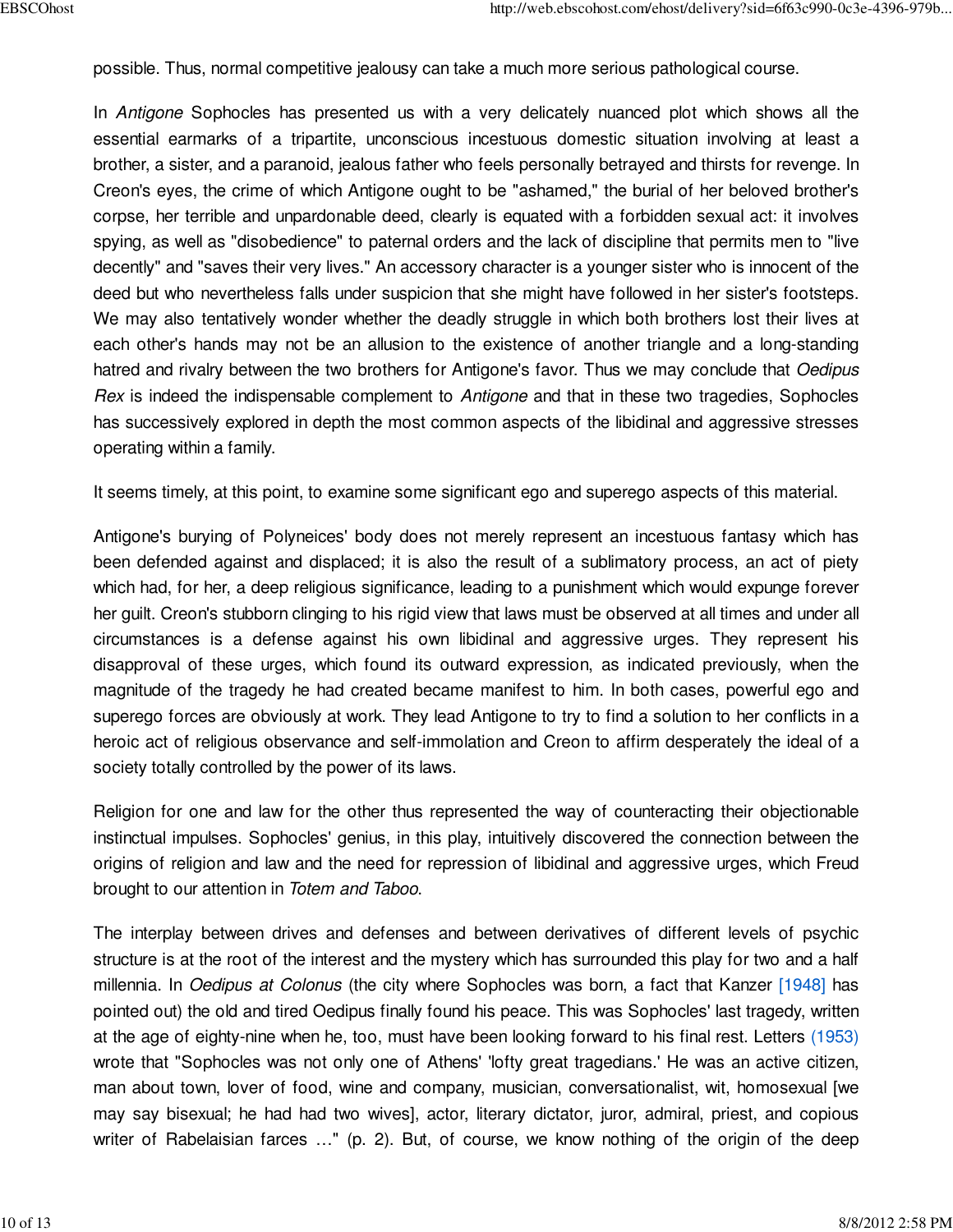unconscious stresses which called for the catharsis of Antigone and Oedipus Rex. We can only hypothesize that in the course of the slow, inexorable process of emerging from the unconscious, the contents of Antigone appeared first as they concerned events relatively more recent in time and that only after a long (twelve to seventeen years!) painful, heroic struggle, the older, more repressed, and difficult problems alluded to in *Oedipus Rex* were finally able to come to the surface.<sup>5</sup> If this is so, the Trilogy represents Sophocles' great confession and his last testament. It expresses his wish that his work would never perish and the hope that from it, as from Oedipus' grave, mysterious powers would spring forth which would benefit the people. This latter hope, however, remained largely unfulfilled until some twenty-four hundred years later when a third hero, this time a man from Vienna, solved the riddle of these plays and made the hope come true.

### **Footnotes**

 $1$  The quotations from Antigone are from the translation by Elizabeth Wyckoff; those from Oedipus at Colonus are from Robert Fitzgerald's translation (see Grene and Lattimore, 1960).

 $2$  Antigone's strong attachment to her brother has been noted by other authors, including nonpsychoanalytic writers and classical scholars. In most cases, this attachment is mentioned in a rather cursory, off-handed way, without the author's presenting the necessary evidence or integrating it into the broader framework of the play. Thus, Agard (1937) wrote about Antigone's "passionate love" for Polyneices, Wilson (1930) spoke of a "brother fixation," and Bowra (1944) of "intense love for her brother." At times, even among psychoanalytic writers, one meets with contradictory statements: Seidenberg and Papathomopoulos (1962) stated that Antigone's behavior represented "the tragic outcome of incestuous wishes. More than that however, it represents an act of abandonment of the feminine role, perhaps as a defense against these wishes" (p. 103). In a 1974 paper the same authors stated, "To write Antigone off as an obvious case of brother-fixation is to succumb to clinical phantasmagoria," and, further down, "there is no evidence that she loved them [the father and the brother] in a libidinal way, as brother-fixation would indicate" (p. 104). Discussing these two contributions, Werman (1979) wrote: "Their speculation (also made by other writers) of her incestuous yearnings for Polyneices cannot be faulted. But much more prominent is the special role of women, in ancient societies, of attending to the sacred burial rites" (pp. 459-460). These contradictions and partial denials may well be the result of the high emotional charge attached to the subject of sexual attraction between brothers and sisters.

 $3$  As Greenstadt (1990) has noted, Antigone possesses a much stronger superego and is far less narcissistic than Electra, who, while bemoaning the loss of her father, bitterly complains of the loss of all the material advantages that it had brought upon her. Antigone's feelings of guilt and her self-punishing needs are firmly grounded in her family history and situation. In her father she had an outstanding example of how an uncompromising superego should deal with incest, even if unintentionally committed. Oedipus was not only her father but also her half brother. Moreover, Antigone was in a special situation with Creon, her maternal uncle and the successor to her father's throne: this may be hinted at in her engagement to Haemon, Creon's son. These considerations have been brought to my attention by Dr. Stephen Bauer.

 $4$  Bauer (1990) has noted, in this connection, that Antigone, being the daughter of Creon's sister, must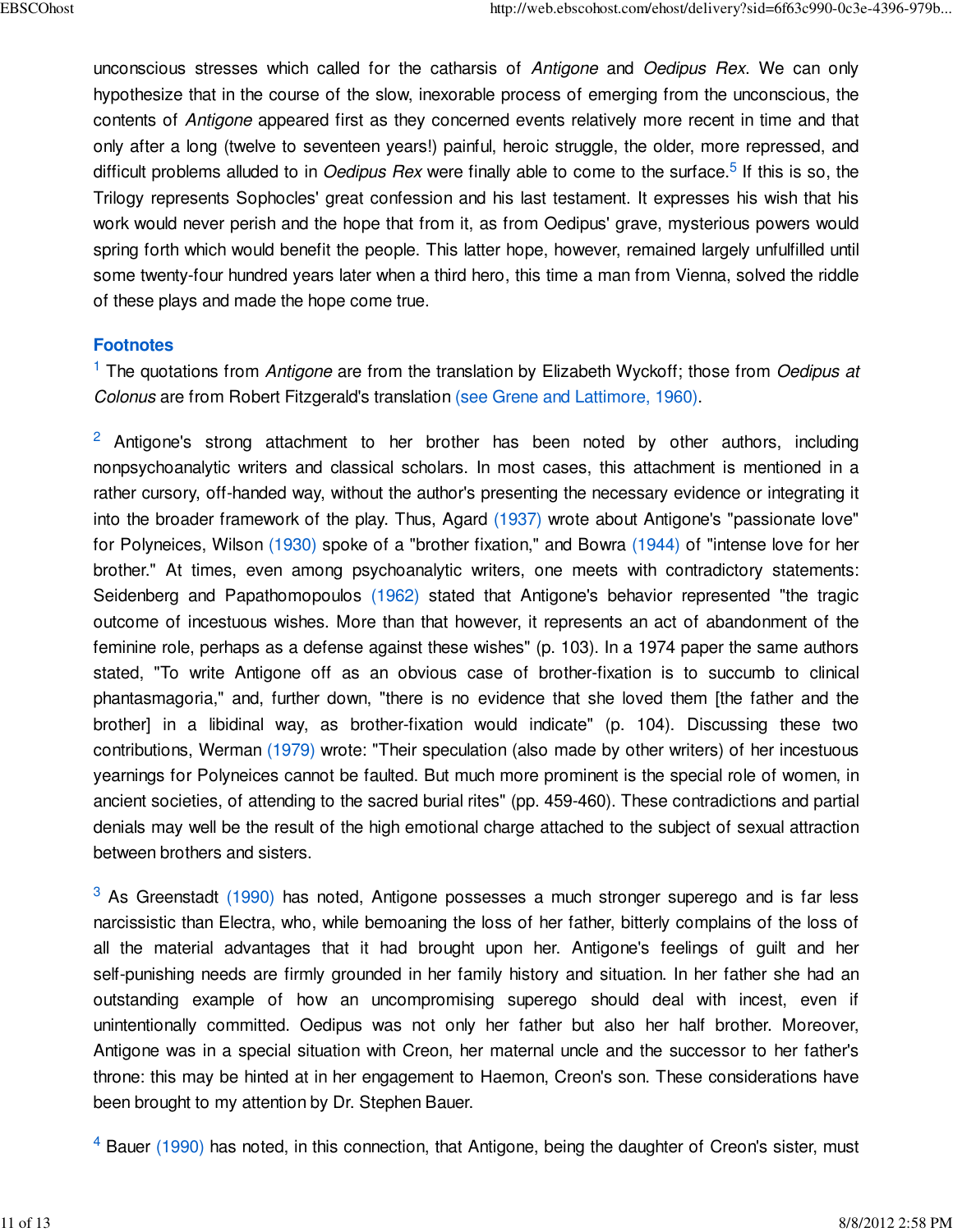have had a special position in Creon's psychic life, which is further reinforced by her being engaged to Creon's son. This, and the fact that Oedipus was not only Antigone's father but also her half brother, is part of the incestuous theme which pervades this tragedy.

 $5$  Greenstadt (1990) has suggested that one motivation for this exploration of the female oedipus complex may have been Sophocles' need to settle the issues involved in his homosexuality.

## **REFERENCES**

- <sup>1</sup> AGARD, W. R. 1937 Antigone Classical Philology 32 263-265
- <sup>2</sup> BAUER, S. 1990 Personal communication

<sup>3</sup> BOWRA, C. M. 1944 Sophoclean Tragedy Oxford: Clarendon Press, 1965

<sup>4</sup> FREUD, S. 1913 Totem and taboo S.E. 13 (SE.013.R0007A)

<sup>5</sup> FREUD, S. 1922 Some neurotic mechanisms in jealousy, paranoia and homosexuality S.E. 18 (SE.018.0221A)

<sup>6</sup> GREENSTADT, W. 1990 Personal communication

<sup>7</sup> GRENE, D. & LATTIMORE, R., Editors 1960 The Complete Greek Tragedies. Sophocles Vol. 1 Chicago: Univ. of Chicago Press .

<sup>8</sup> JONES, E. 1911 On 'dying together'. With special reference to Heinrich von Kleist's suicide In Essays in Applied Psycho-Analysis Vol. 1 London: Hogarth , 1951 pp. 9-15

<sup>9</sup> KANZER, M. 1948 The passing of the Oedipus complex in Greek drama Int. J. Psychoanal. 29 :131-134 (IJP.029.0131A)

<sup>10</sup> KANZER, M. 1950 The Oedipus trilogy Psychoanal. Q. 19:561-572 (PAQ.019.0561A)

<sup>11</sup> KANZER, M. 1964 On interpreting the Oedipus plays Psychoanal. Study Society 3 26-38

<sup>12</sup> LETTERS, F. J. H. 1953 The Life and Work of Sophocles London/New York: Sheed & Ward.

<sup>13</sup> SADGER, I. 1910 Heinrich von Kleist. Eine pathographisch-psychologische Studie Wiesbaden: Bergmann .

<sup>14</sup> SEIDENBERG, R. & PAPATHOMOPOULOS, E. 1962 Daughters who tend their fathers, a literary survey Psychoanal. Study Society 2 135-160

<sup>15</sup> SEIDENBERG, R. 1974 The enigma of Antigone Int. J. Psychoanal.. 1:197-205 (IRP.001.0197A)

<sup>16</sup> WERMAN, D. 1979 Methodological problems in the psychoanalytic interpretation of literature: a review of studies of Sophocles' Antigone J. Am. Psychoanal. Assoc. 27 :451-478 (APA.027.0451A)

<sup>17</sup> WILSON, E. 1930 Sophocles, Babbitt, and Freud in the Shores of Light New York: Farrar, Straus &